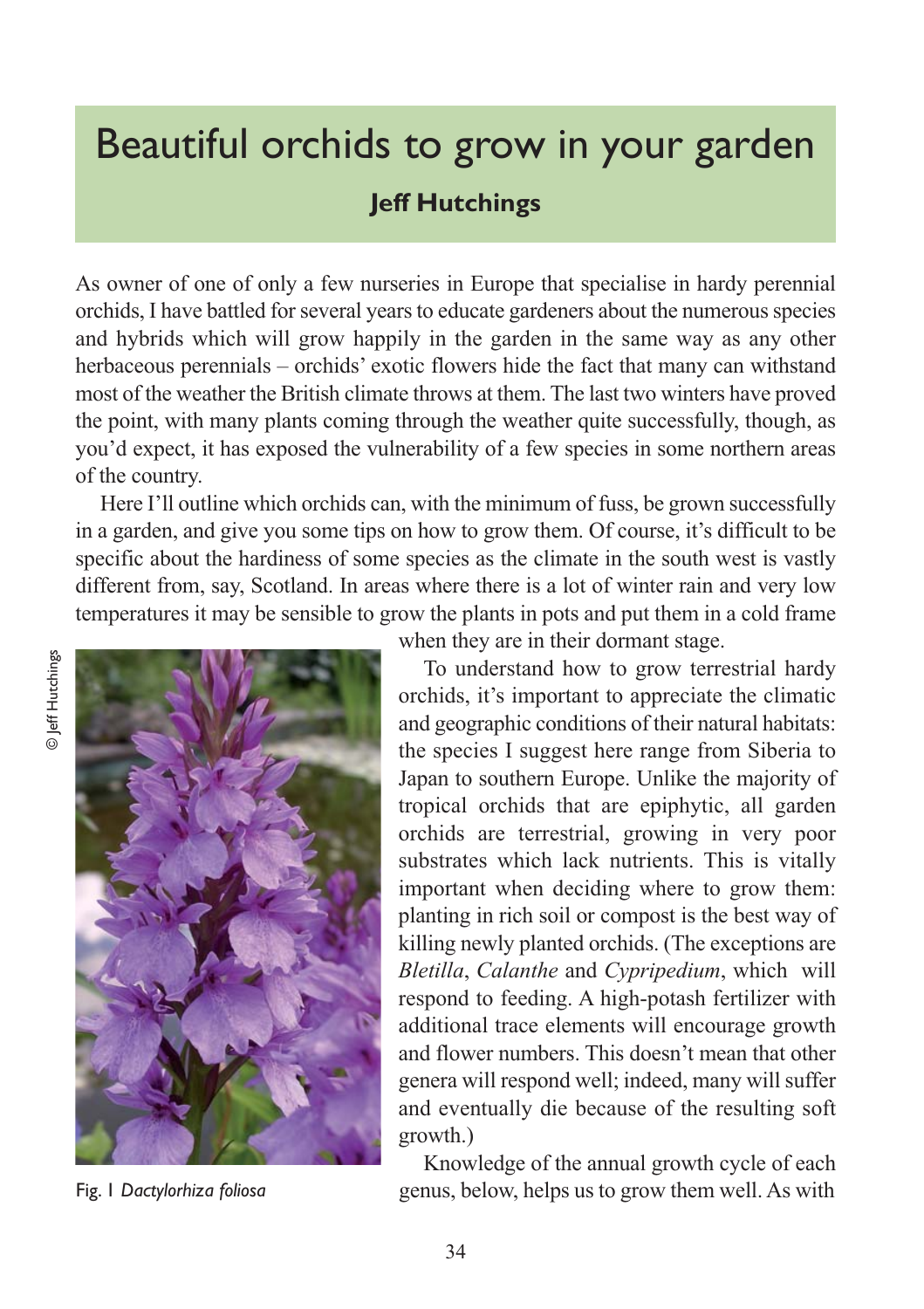other perennials, orchids require more water in the growing period than they do when dormant: both under- and over-watering can stress, and ultimately kill, the plant.



**Annual cycle of the Dactylorhiza**

The easiest genus to grow in garden soil is *Dactylorhiza* (commonly known as Marsh Orchids). There's little need to do anything to the soil before planting as they grow happily in many different conditions. They have a very interesting morphology, with a large food-storage tuber and a small growing tip which produces a single flower spike and, at the same time, at the top of the existing tuber, a completely new tuber(s) is formed, which will become the following year's plant(s). In this way the initial plant will become a group of individual plants growing close together after some years.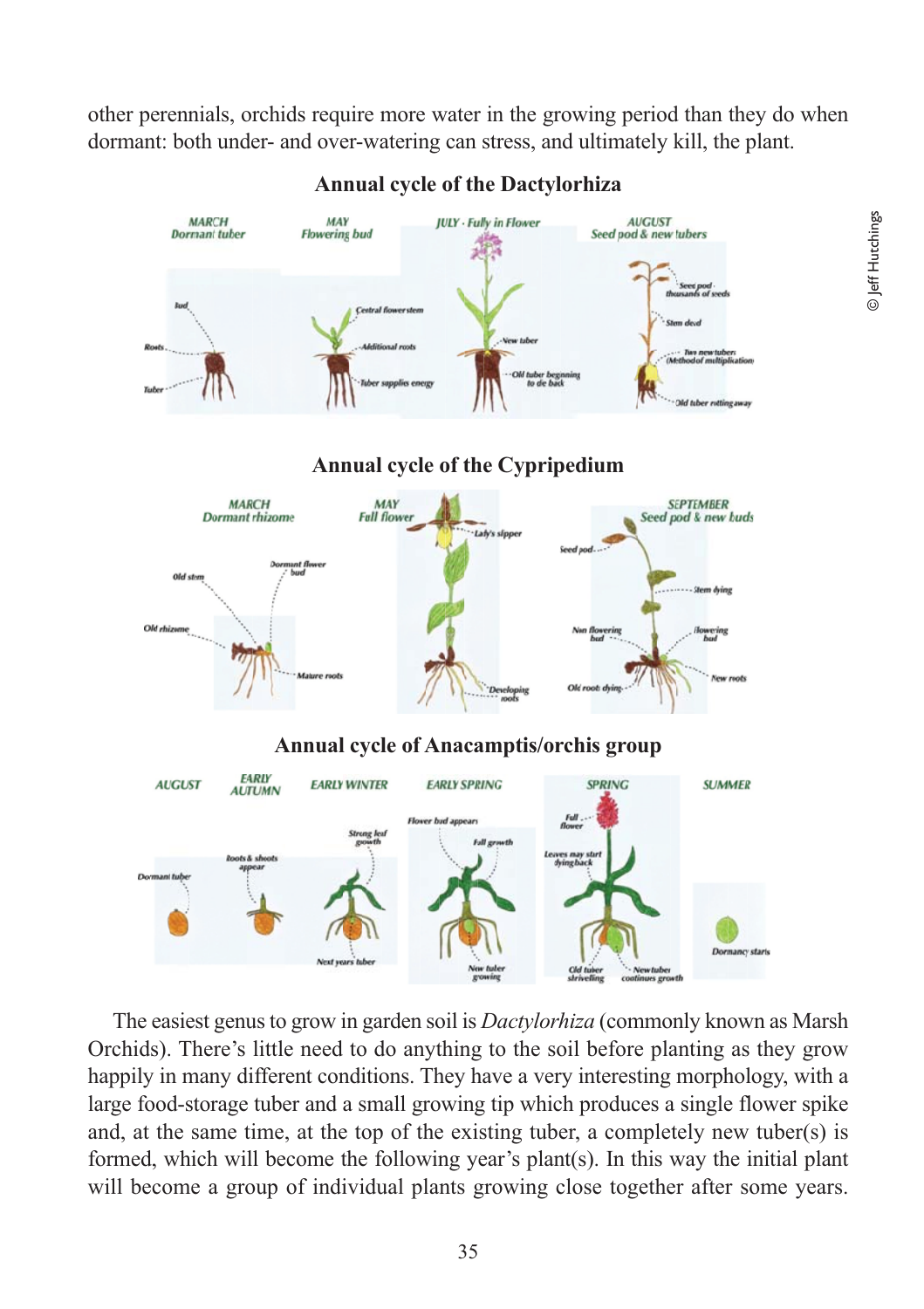

growing point of the plant, if it is damaged it is highly unlikely the plant will grow again. If damage occurs early in the season the plant is lost, which is why it's important to avoid spring neck rot or leaf and stem rot.

Because the growing spike is the only

*Dactylorhiza* hybridise very easily and some hybrids will germinate readily in a variety of conditions. This is why many of the plants offered in garden centres are hybrids, irrespective of the names used. Flower colour varies from near white with pink markings to dark purple, and the leaves are either plain green or have a variety of spotting. Undoubtedly, the best garden-worthy "species" is the one sold as *D. foliosa* (fig. 1) (originally from Madeira), which has a flower spike up to 75cm and is usually deep purple. In fact the true species, sold as *D. elata*, is a much

Fig. 2 *Bletilla striata*

lighter colour and makes a good border plant or is ideal in a large pot in full sun.

The native species tend to be shorter and have smaller flower heads. They are still useful in pond margins, grassland and rockeries but many have specific pH requirements. A choice of species provides flowering from mid-May to July, but most do not multiply





Fig. 3 *Bletilla striata* 'Soryu' will happily colonise an area.

vegetatively as fast as *D. foliosa*.

The next orchid genus of interest to gardeners is the *Bletilla*, which comes from Japan and China. The most common, and regularly offered in garden centres, are the numerous variations of *B. striata* (fig. 2), with flowers that are near white to purple/pink. Yellowflowered *B. ochracea* is a less hardy species. Some years ago a blue-flowered sport was found, now available under the name to *B. striata* 'Soryu' (fig. 3), 40 cm tall and flowering in June–July. Providing they're not grown in wet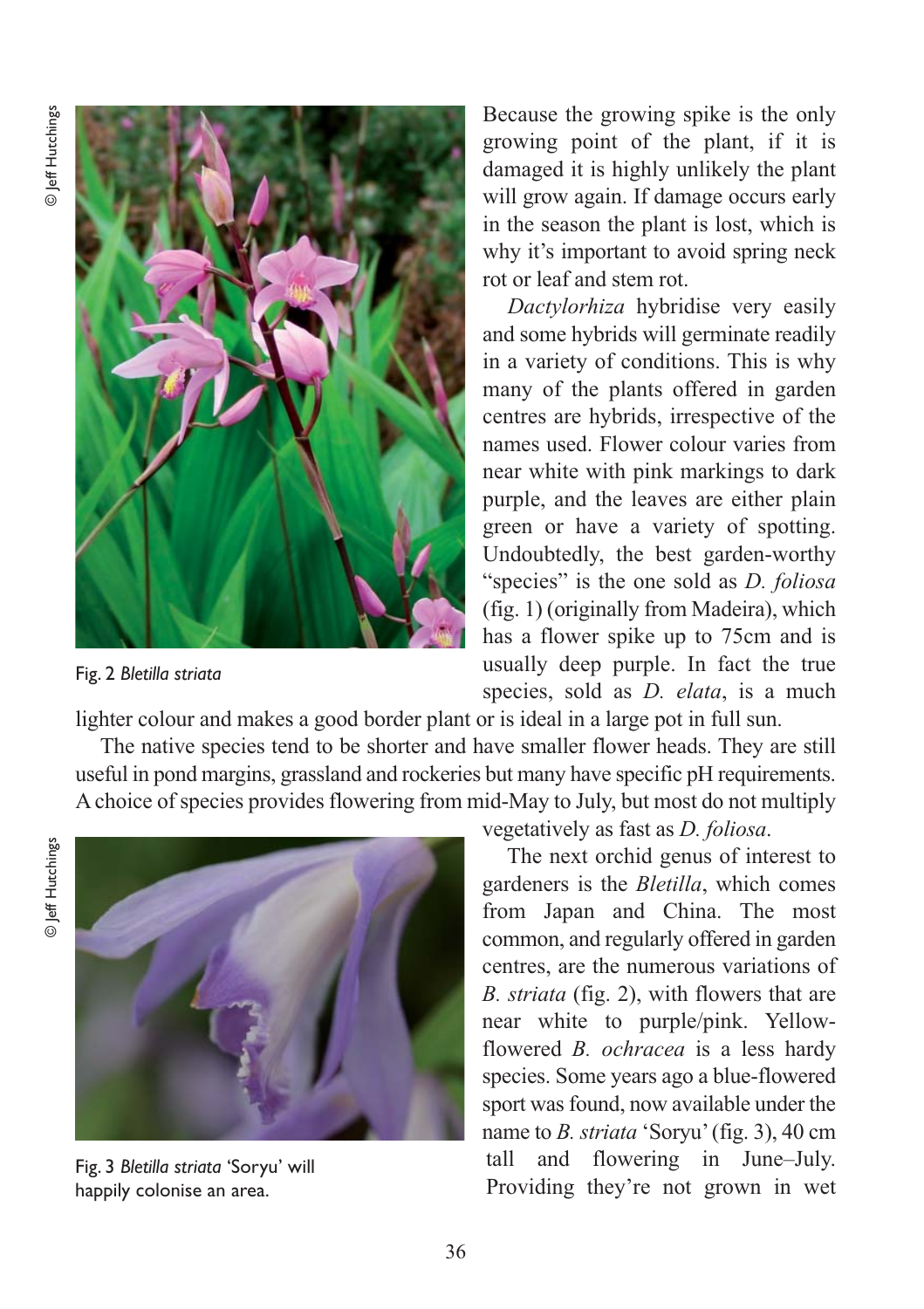**D** Jeff Hutchings © Jeff Hutchings

conditions, the type of soil does not appear to be important. *Bletilla* multiply through the increase of pseudo-bulbs each year. The pseudo-bulb is first a food store, but after two or three years it becomes leathery and stops providing nutrients to the outer growing parts. The plants should then be lifted and these dead pseudo-bulbs removed. Unlike many other perennials, the best time to divide them is after flowering, in July, to enable the new buds and roots to develop during high summer and autumn. The overall hardiness of the genus in this country is questionable: because the pseudo-bulbs are vulnerable as they grow on the surface, border-grown plants should be given a heavy mulch in the autumn, and pot-grown plants are best moved into a frost-free environment,

Another Japanese genus is the *Calanthe*. There are over 200 species, but only a small number are both evergreen and fully hardy. In Japan they grow in wet, mountainous woodland areas and spread quite rapidly. Thus in this country they make an ideal

flowering species to grow with ferns and hostas in damp shady areas. They have an underground pseudo-bulb which looks like the body of a large shrimp, which is how they get their Japanese name. In most species and hybrids the flower spike develops before the surrounding leaves open fully in late spring, but two species flower in August. *Calanthe* should be planted in a good, humus-rich, damp soil, and top-dressed with coarse, preferably composted, bark and leaf-mould every autumn. While technically evergreen, by springtime the majority of the leaves are badly damaged and should be trimmed off. The hardiest species that most looks like an exotic orchid is *C. tricarinata* (fig. 4).

Fig. 4 *Calanthe tricarinata*, the Monkey Orchid. Japanese enthusiasts have developed a number of hybrids but, sadly, few are exported. This is one of the few offered commercially.

Fig. 5 *Cypripedium calceolus*, from Swiss/Austrian stock, growing well in my garden.

*Calanthe* make good pot subjects planted in a 10 or 15L pot. Within a few years a large clump will form with flowers during the spring and large, deep-green leaves for the rest of the year.

The genus *Cypripedium* is better known by its common name of Slipper Orchid and the story of the British native *C. calceolus* (fig. 5) is orchid folklore. Because of collectors' activities since the sixteenth century, the species was declared extinct in 1936. However, a plant was later found growing in the Yorkshire Dales and since 1983



© Jeff Hutchings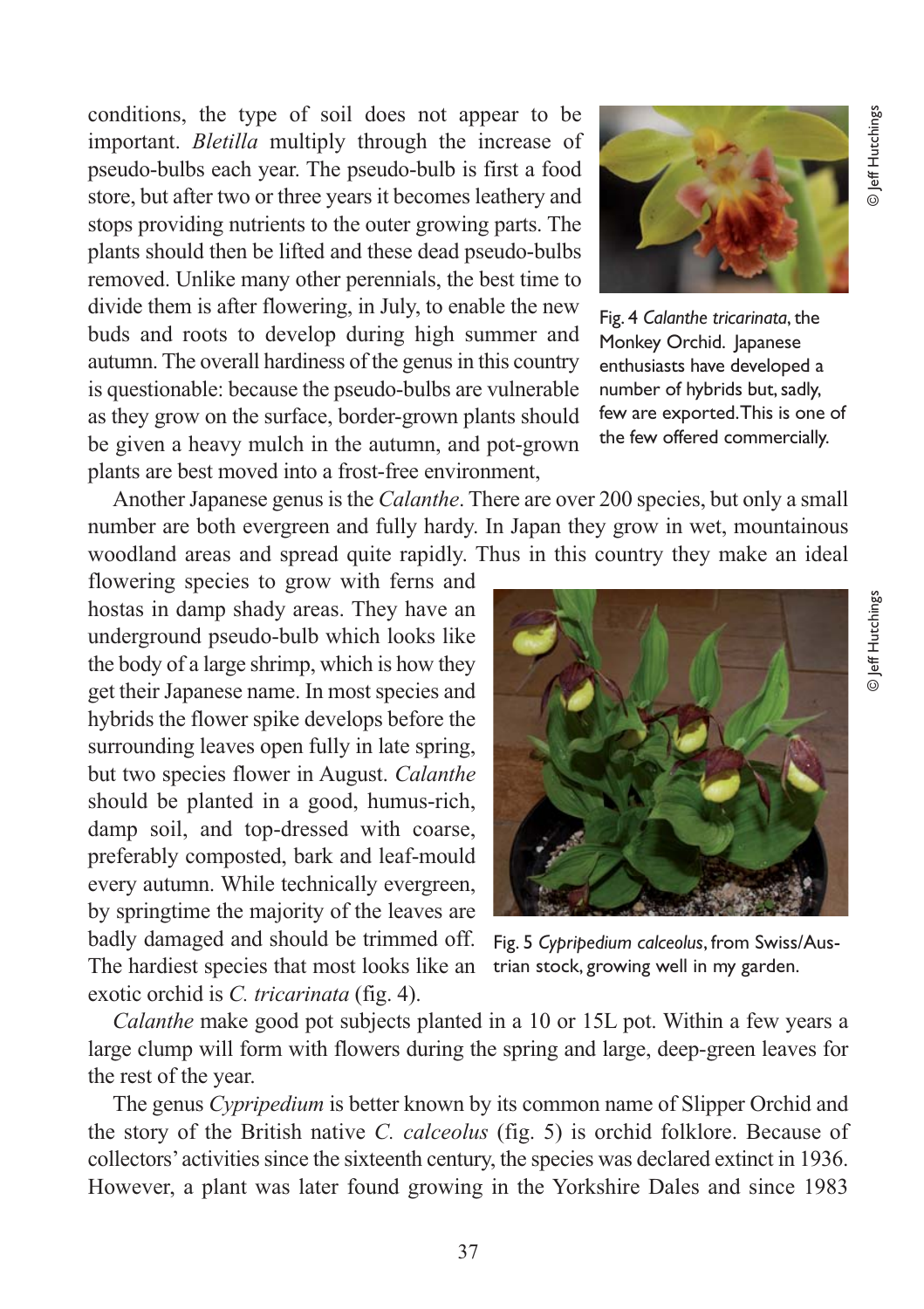

Fig. 6 *Cypripedium calceolus* at Gaits Barrow reserve.

*C. calceolus* has been the subject of a reintroduction programme, carried out by Kew with support from the Sainsbury Trust. There are now flowering colonies in several sites (fig. 6).

As a garden plant, *C. calceolus* is an excellent subject that likes cold, north-facing shade with limited summer sunshine, growing well in woodland or shrubby areas, or in a cold border. Depending on species or hybrid, flowering is from mid-April to late June, and height 30–60cm.

Only a limited number of the 65 species have been commercially cultivated, and of these even fewer grow happily in our climate. The problem is that the eastern species from Russia and China grow in areas where there are only two seasons: wet cool summers and cold but dry winters; this means they're not happy in our (relatively) mild wet winters.

However, growers have spent the past twenty years developing hybrids which exhibit the good qualities of the parents and have hybrid vigour. Many growers have crossed American species (for their vigour and ability to tolerate a wide range of conditions) with either a large-flowered or pink/red Chinese



Fig. 7 *Cypripedium* 'Sunny' in a UK garden.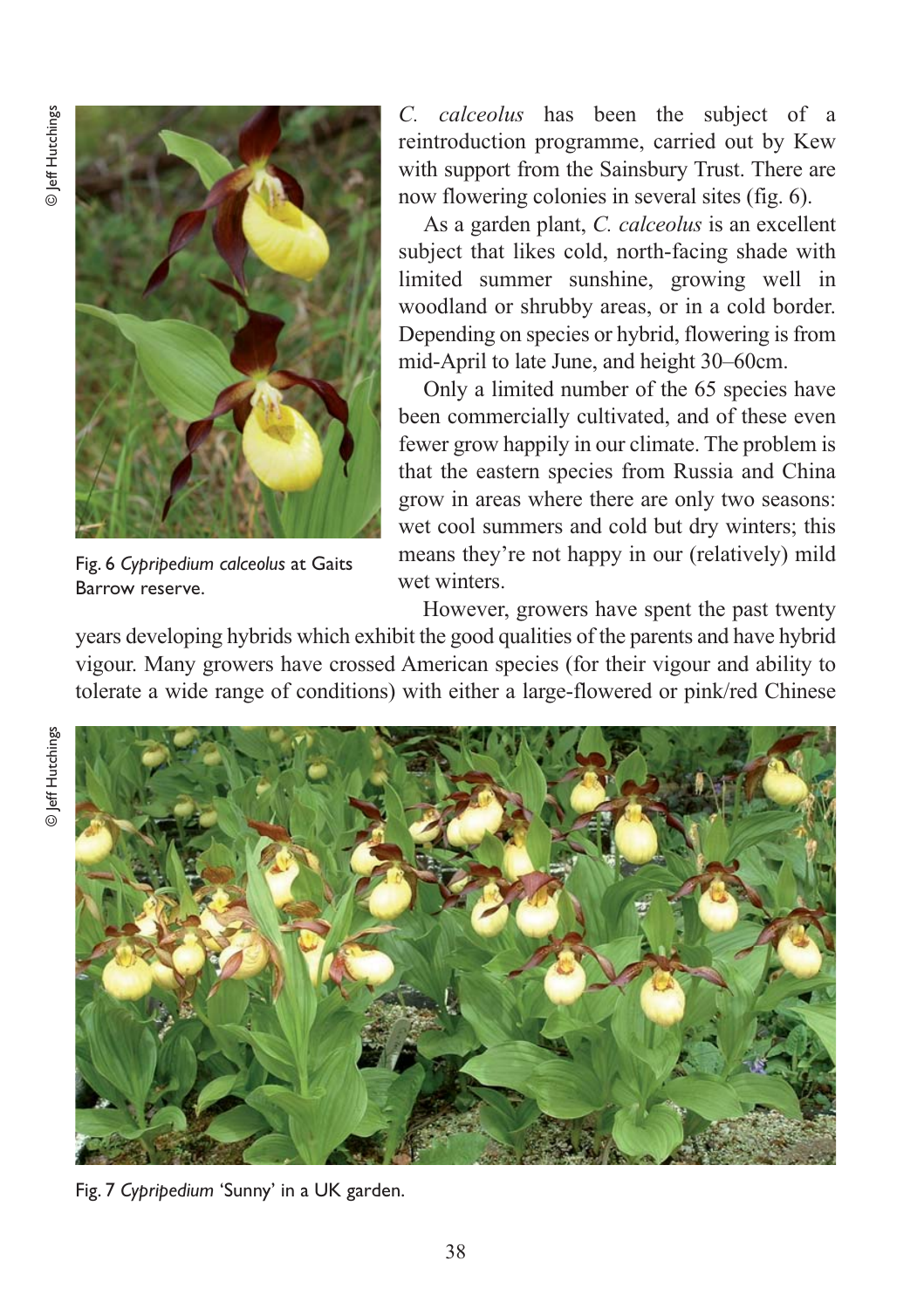species. It is these hybrids, such as *C*. 'Sunny' (fig. 7), that gardeners should grow. Websites provide a lot of information, enabling gardeners to choose the most suitable plants for their garden. Remember that it takes six to eight years from seed-sowing in a flask to a flowering plant, so if a cross is successful it will be another six years or more before other growers can start to produce it.

Besides cold and shade, cypripediums need well-drained, poor soils to grow in. The easiest way is to pot the rhizomes into a large (7.5L) pot using a compost containing pumice, grit and perlite with very low organic content, and then to bury the pot in the ground. This is much easier than trying to make areas of garden soil



Fig. 8 *Epipactis palustris*

suitable. Cypripediums also make good subjects for growing in big pots, provided they are kept in the shade, using the same compost. Plant them in a plastic pot which can be

put inside a decorative container – never use just a terracotta pot because it will dry out too quickly in the summer.

The genus *Epipactis* has some very useful subjects for wet areas of a garden or a wet meadow. *E. palustris* (fig. 8), the native Marsh Helleborine, grows in very wet, alkaline conditions. Its American cousin, *E. gigantea*, lives up to its name by spreading its rhizomes over a wide area when it's happy.

The Latin names of orchids have often been changed. The group originally called *Orchis*, but now *Orchis*, *Anacamptis*, and *Ophrys*, are identified in part by their twin oval tubers in the growing season, but more by their growth cycle, which starts in the autumn rather than



Fig. 9 *Ophrys apifera*

spring. They are known as 'wintergreen' orchids for this reason. The group includes a number of British natives which can be grown in a range of garden environments including lawns, rockeries, troughs and cold greenhouses. Many alpine enthusiasts grow some of the available species.

Unfortunately, most species do not multiply very quickly vegetatively, and are more enthusiasts' plants than general garden plants. The majority require alkaline conditions